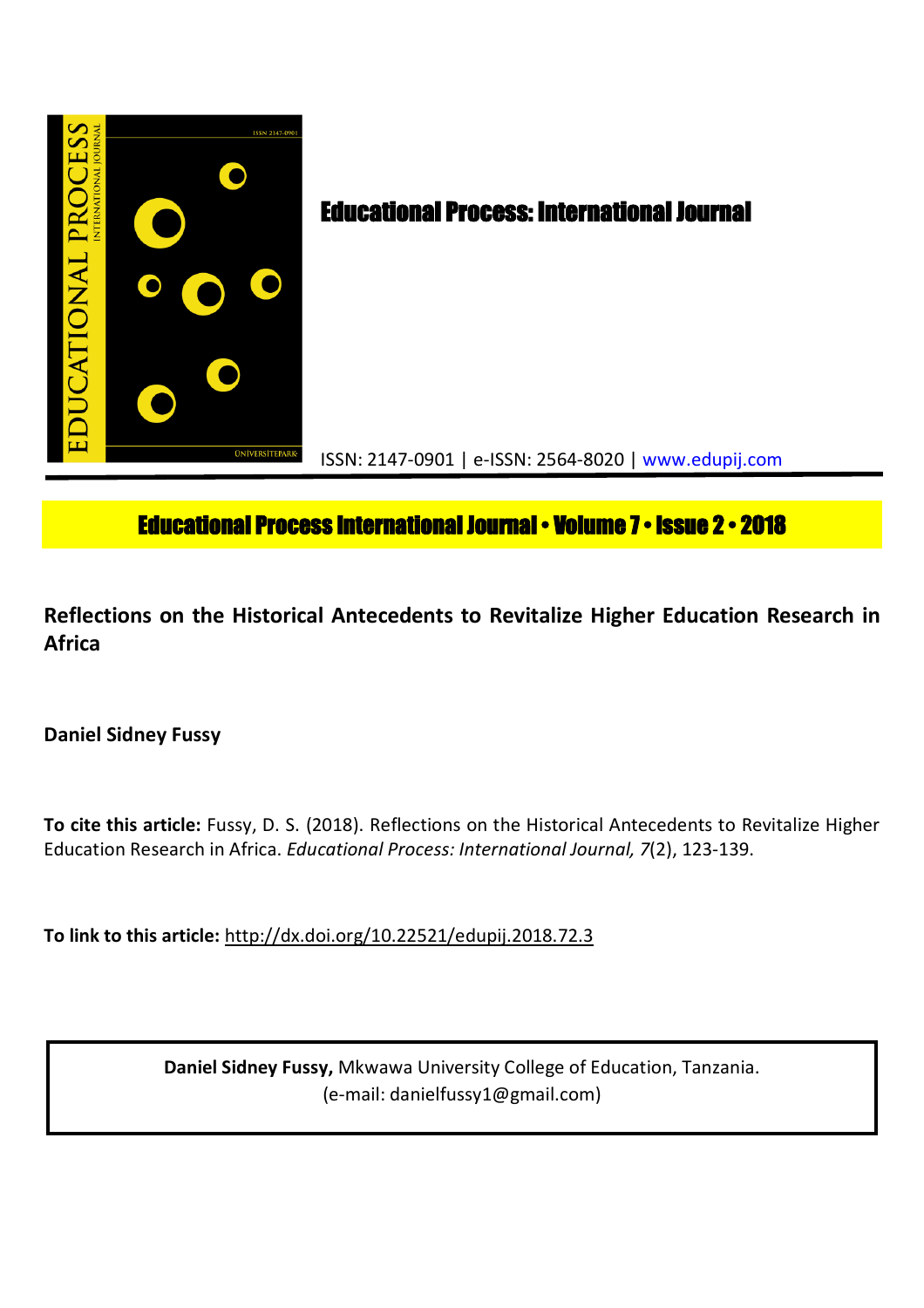## **Reflections on the Historical Antecedents to Revitalize Higher Education Research in Africa**

## DANIEL SIDNEY FUSSY

## **Abstract**

A vibrant higher education sector is a cornerstone to the production and application of cutting-edge knowledge and human resources relevant to spearheading socioeconomic development. While this is true, Africa has a discouraging performance in research, as compared with other world regions. In raising its research performance, Africa is now receiving considerable attention to revitalize its higher education sector from both global and local forces. In a bid to enhance success of different local and global interventions that Africa is currently receiving, it is imperative to revisit the past to comprehend what has made Africa's higher education research be where it is today. Informed by the postcolonial theory, this paper seeks to establish the historical antecedents that have undermined the development of research in Africa. Several antecedents are established including the role of colonial higher education policies, incompatible supranational donor policies, unstable political landscape, interrupted academic freedom and autonomy, and unfamiliar language of academic, research and scholarly communication. The paper argues that any initiative that aimed at revitalizing research in Africa should place the present higher education research doldrums in its wider sociohistorical context where Africa's higher education sector had been hindered for decades by challenges, as discussed in this paper.

**Keywords:** knowledge production, higher education, supranational organizations, postcolonial theory, African universities.



 $Xef$  DOI: 10.22521/edupij.2018.72.3

………………………………………........….....………………………………...……………

EDUPIJ • ISSN 2147-0901 • e-ISSN 2564-8020 Copyright © 2018 by ÜNİVERSİTEPARK edupij.com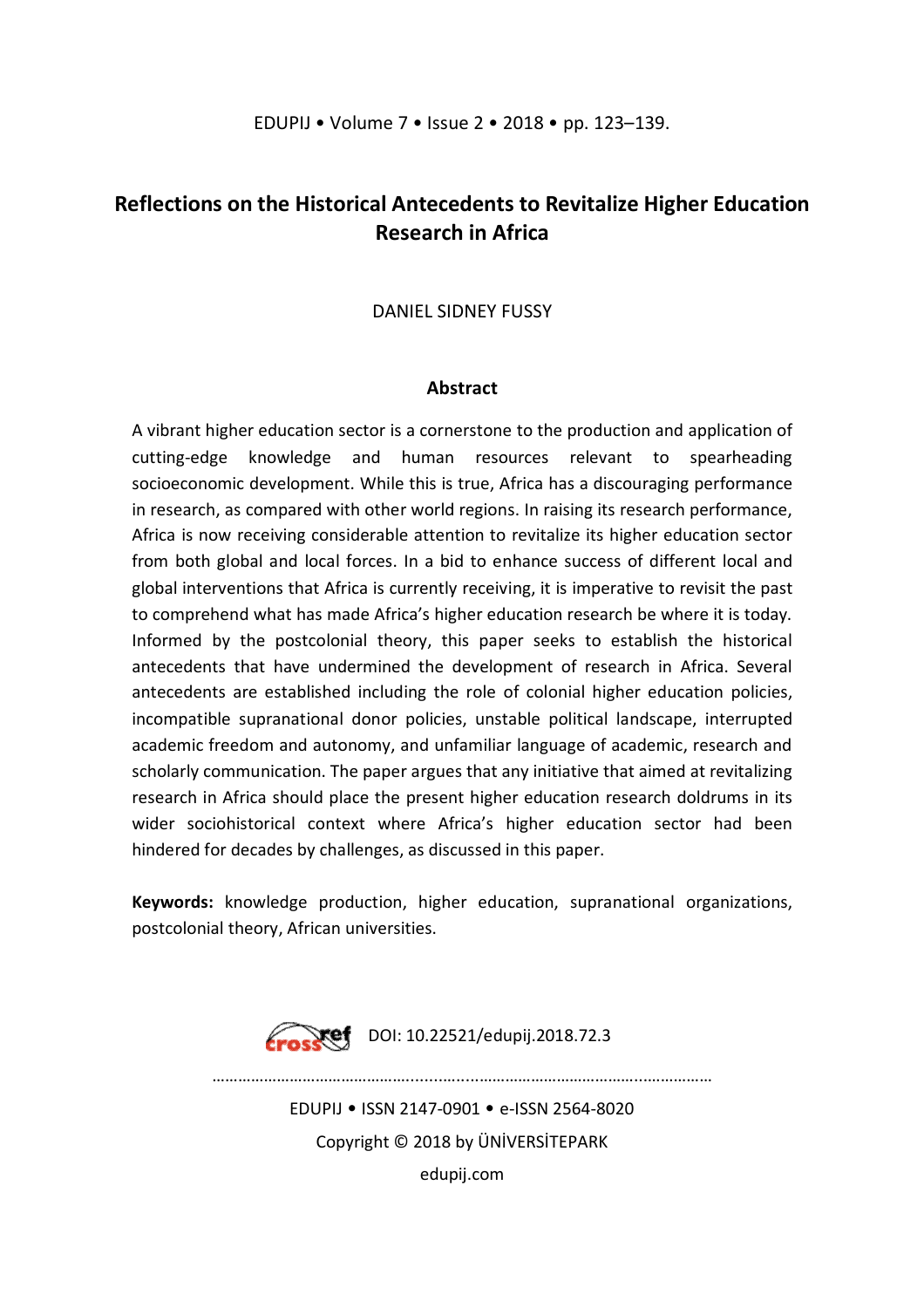#### **Introduction**

Higher education is widely accepted as the fulcrum of social, cultural and economic development of any nation. It is the producer of research-based knowledge and skilled human resources which are crucial to engendering countries' effective participation in knowledge-based economies, where knowledge has become a decisive factor and a critical area of advantage in the production processes and the determination of the standard of living (Bloom, Canning, Chan, & Luca, 2014; Kruss, McGrath, Petersen, & Gastrow, 2015). While this is true, the Africa's higher education sector has a discouraging performance in research (Abugre & Kpinpuo, 2017; Cloete, Bunting, & Maassen, 2015; Fussy, 2017). Africa makes a small contribution to the world's research output in terms of publications, number of researchers, patents, royalties and spin-offs, as compared with other world regions.

The *UNESCO Science Report: Towards 2030* indicates that Africa, home to 54 nations which constitute 15% of the world's total population, contributes only 2.6% of the world's research-based publications and 2.4% of the world's share of researchers (UNESCO, 2015, p. 36). The research output produced by Africa  $-$  as a continent  $-$  is less than the contribution made singly, for example, by Brazil. Brazil, which accounts to about 2.8% of the world's total population, contributes 2.9% of the world's research-based publications. Indeed, Africa's world research output is one-third of that of Germany. Germany shares 7.7% of the world's research-based publications and 4.6% of the global share of researchers (UNESCO, 2015), but with only 1.14% of the world's total population. These statistics affirm that Africa needs to catch-up by developing a vibrant higher education sector in order to produce more researchers and research-based knowledge to steer the continent's future development.

In raising the research performance of the region, Africa's higher education sector is now receiving considerable attention by researchers, academics, policymakers and nongovernmental organizations both locally and internationally. Different forms of support towards enhancing Africa's higher education are being received from both developed and even from emerging economies such as China, Brazil and India (Kruss et al., 2015). Similarly, regional organizations in Africa, such as the African Higher Education and Research Space (AHERS), the African Union (AU), the Southern African Regional University Association (SARUA) and the African Research Universities Alliance (ARUA), have prioritized the revitalization of the continent's higher education and research infrastructure on their policy agendas.

The overriding question is how could these recent initiatives help revitalize Africa's higher education sector work successfully to build upon previous or already existing interventions? One possible response to the question is that Africa needs to learn from past experience in order to guide its future decisions and actions (Assié-Lumumba, 2006; Kayira, 2015). Against this backdrop, it is imperative to revisit the past so as to comprehend what has made Africa's higher education as it is today. Informed by the postcolonial theory (Crossley & Tikly, 2004; Said, 1978), this paper critically reviews the historical antecedents that have hindered the development of Africa's higher education research. The paper argues that any initiative that aimed at revitalizing Africa's higher education research should place the present higher education research doldrums in its wider sociohistorical context where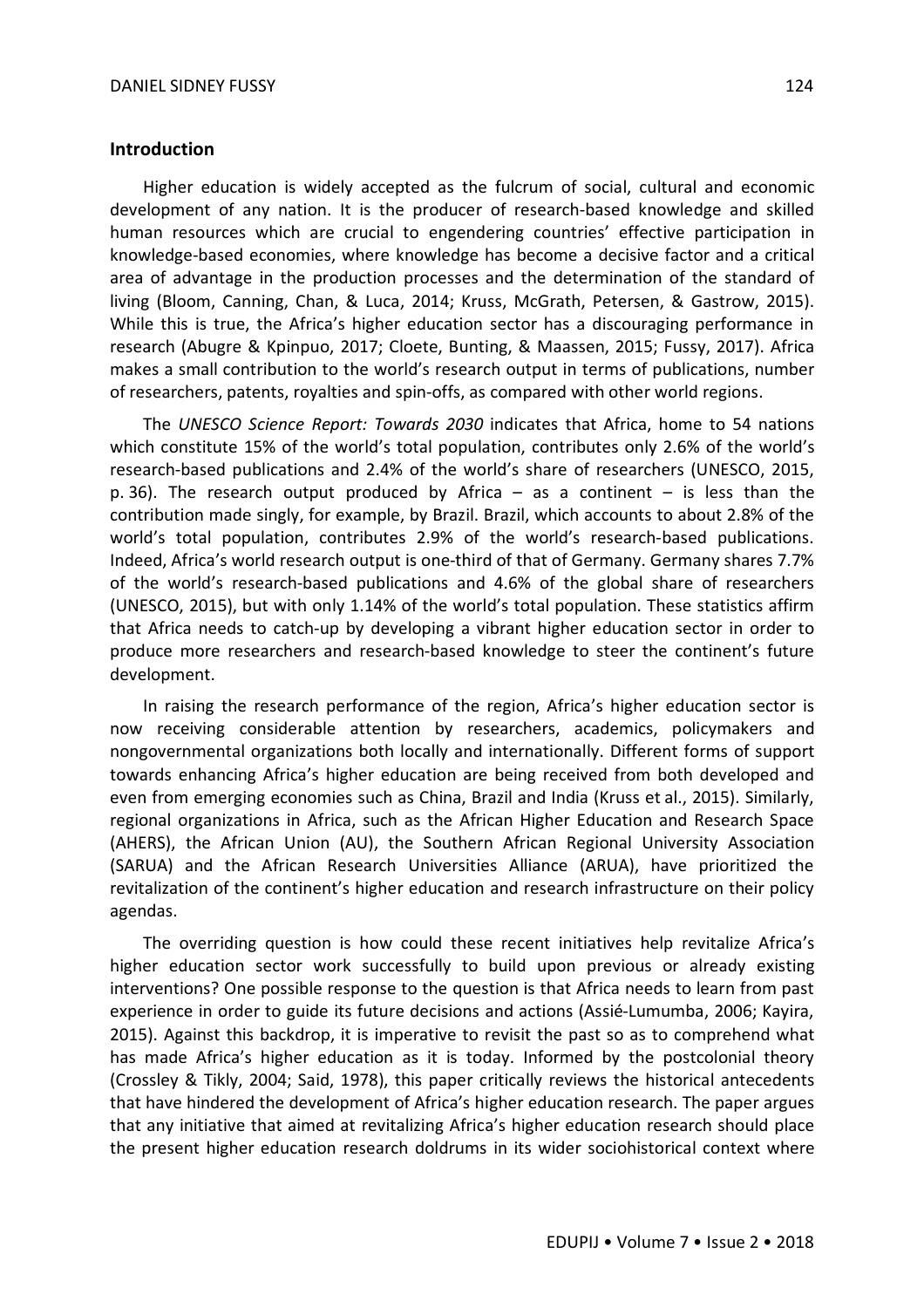Africa's higher education sector had been hindered for decades by challenges put forward by this paper.

By so doing, this paper will add to the existing body of knowledge on higher education research development in low-income countries by establishing the historical antecedents that have undermined the development of Africa's higher education research. Furthermore, the paper situates the established historical antecedents and related debilitating effects in the broader developing world context that share similar educational, social, political and economic characteristics to that of Africa, in a bid to devise viable higher education policies and practices necessary for improving knowledge production and valorization to bring about development.

The paper is structured as follows. After this introduction is a brief theoretical and analytical framework guiding the study. This is followed by a description of the research methodology that informed the study's data collection and analysis. The paper then presents the findings and a discussion of the findings. Finally, the paper provides a conclusion and recommendations.

Since the late  $20<sup>th</sup>$  century, supranational organizations and researchers began to underscore the significance of knowledge in fostering development, as knowledge, particularly in the present global economy, edges out other production factors such as labor, land and capital (Bloom et al., 2014; Kruss et al., 2015; World Bank, 2008). Countries which have experienced economic development in recent decades, such as the four Asian Tigers – Hong Kong, Taiwan, Singapore, and South Korea – have also been renowned for producing adequate scientific knowledge, which is applied in production processes.

Conversely, many developing countries have been accumulating physical capital without recourse to strategic research-based processes (Pinheiro & Pillay, 2016; World Bank, 2008). Most countries in sub-Saharan Africa are no exception in this, as a result, Africa had remained the world's only region with the lowest income and soaring numbers of people living in abject poverty (Urama, Muchie, & Twiringiyimana, 2015). Africa accounts for 34 nation-states of the 48 in the world dubbed Least Developed Countries (LDCs) by the United Nations in its 2014 review (United Nations Conference on Trade and Development [UNCTAD], 2014). Under this situation, Africa desperately needs a vibrant higher education sector in order to uplift its level of development. Many analysts view higher education in general and universities in particular, as central to the national resource development and ultimately for the success of the knowledge-based economies (Cloete et al., 2015; Kruss et al., 2015; Pinheiro & Pillay, 2016).

Generally, interventions are being made to revitalize the higher education sector in Africa to improve the research profile and engender research excellence on the continent. But for these interventions to register notable success and make a remarkable difference in Africa's higher education sector, revisiting the past experience is imperative in order to understand what has stunted and undermined Africa's higher education research endeavors. History is the best teacher as it reminds people of who they are, where they came from, where they are at presently, and where they must go and ought to be (Assié-Lumumba, 2006; Atuahene, 2011; Kayira, 2015). In other words, it is vital to re-examine the past to orient and learn from it and use the lessons learned from the past to guide choices and actions for the present and posterity. This paper intends to fulfil such a role.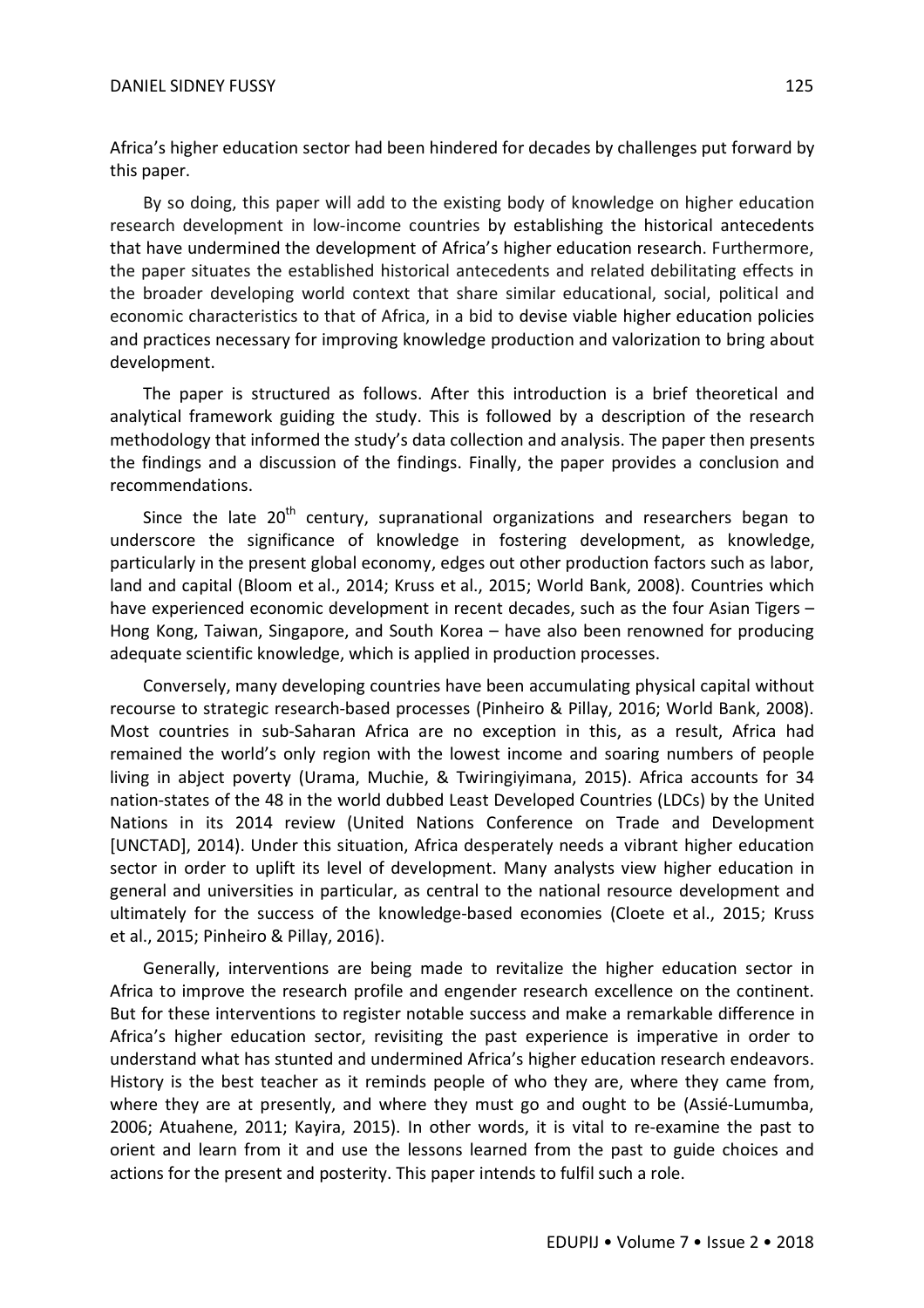In order to realize the present study's objective, the postcolonial theory serves as a theoretical framework. Education systems and socioeconomic structures in Africa continue to follow in the footsteps of Western values and viewpoints established during the period of colonialism and in the present new forms of neocolonialism and imperialism. Some forms of Western values and viewpoints are detrimental to African identity and self-independence, thus the application of the postcolonial theory in understanding Africa's higher education development and its problematical historical links with the former colonial powers.

The postcolonial theory finds its origin in literary and cultural studies with Edward Said being regarded as the founding father of the theory, particularly with his interventionist text of *Orientalism* (Said, 1978). The theory subsequently came to be applied in education to understand and critique the broader impact of colonialism on both colonial and postcolonial education (cf. Crossley & Tikly, 2004; Kayira, 2015). Crossley and Tikly (2004, p. 153) maintain that for developing regions such as Africa, "postcolonial theorising can help to challenge dominant discourses and make a positive contribution to the improvement of educational policy and practice in a way that may also foster critical thought and essential social transformation." As the present study seeks to establish the historical antecedents which limit and undermine the research-based knowledge production in Africa's higher education sector and learn from this past experience towards improving the quality of present and future decisions and actions, the postcolonial theory is, therefore, deemed relevant.

## *Methodology*

Documentary research informs the data collection and analysis processes in this paper. Documentary research involves examining and evaluating documents both in print and electronic format to generate meaning, gain understanding and advance knowledge on human behavior, events and actions from the past to the present (Bowen, 2009). Guiding by the main objective of the study, the selection criteria for the documents reviewed in this study were mainly three: the period in which the document was produced (e.g. colonial and post-colonial period); types of documents (e.g. peer-reviewed journal articles, books and official reports from African governments/universities and supranational organizations such as the World Bank and UNESCO); and the content of the document (e.g. higher education development in Africa, knowledge production in Africa).

Libraries of the University of Glasgow (Scotland) and Mkwawa University College of Education (Tanzania) provided access to some of the documents, particularly print books and academic journal articles. Online peer-reviewed journal articles and supranational policy and statistical documents were accessed through the Internet. After setting the inclusion criteria of the review documents, the documentary analysis process started with a systematic search of documents using keywords such as "higher education research in Africa," "African universities" and "knowledge production in Africa," followed by a careful evaluation and interpretation of the meaning therein.

Ensuring the selected documents elicit reliable data, Scott's four major criteria developed to handle documentary sources in social science research, namely *authenticity*, *credibility*, *representativeness* and *meaning* were followed in this paper (Scott, 1990). In this regard, the researcher consulted the original document(s) produced by individual authors or corporate entity (e.g. UNESCO, the World Bank), and noted the summaries or critiques of the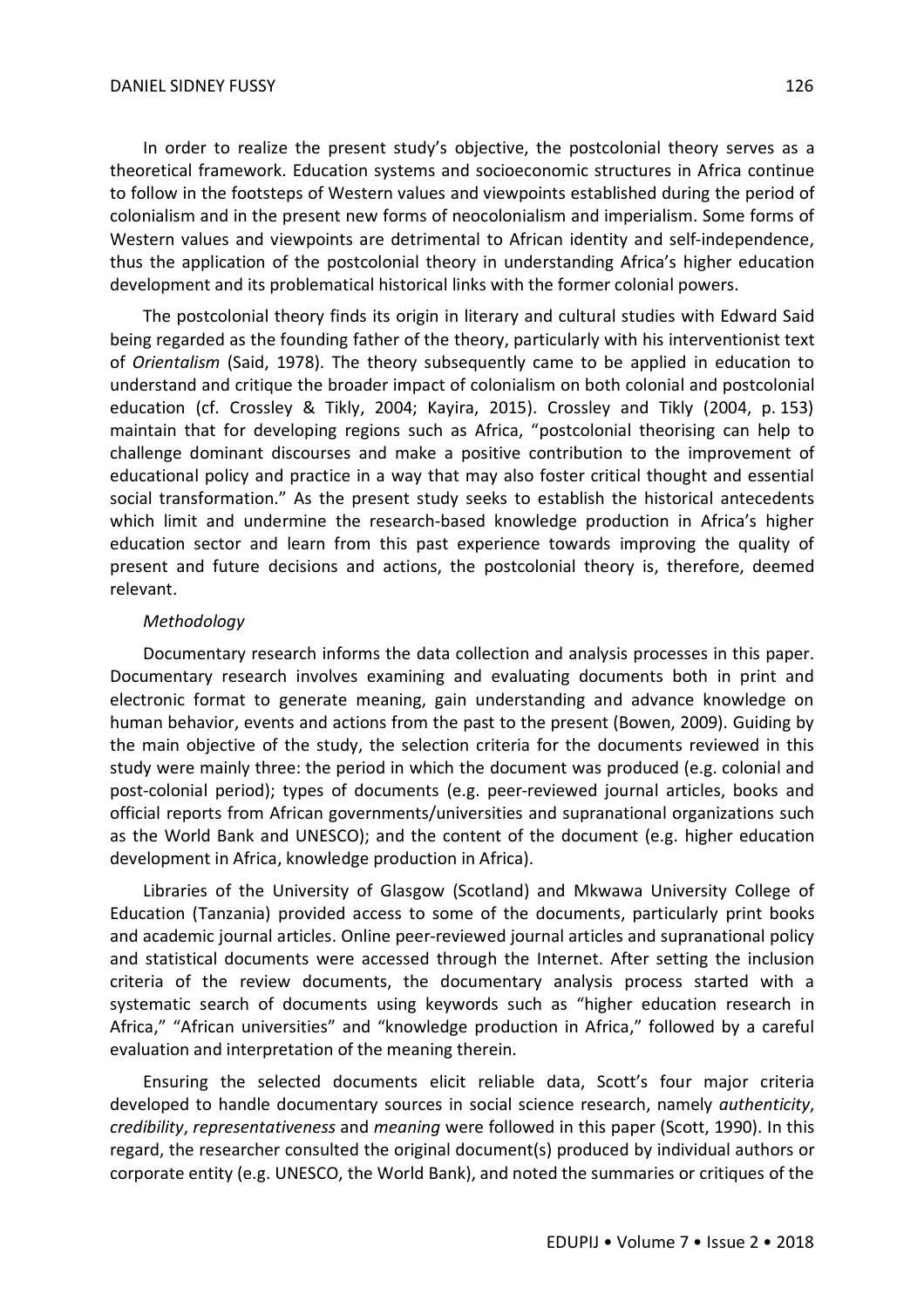same document made by other organizations or authors. The researcher then carefully and repeatedly read the documents and often related his interpretation of the documents with the contexts in which these documents were produced as well as cross-checked with other studies that critique the documents.

The information generated from the documents was analyzed based on Braun and Clarke's (2006, p. 87) six stages of thematic analysis: *familiarization with data, generating*  initial codes, searching for themes, reviewing themes, defining and naming themes and *producing the report*. As the paper focused on establishing major historical antecedents that have influenced the stunting of Africa's higher education research, the thematic analysis process resulted in the following themes: the role of colonial higher education policies, incompatible supranational donor policies, unstable political landscape, interrupted academic freedom and autonomy, and unfamiliar language of academic, research and scholarly communication. In the following section, the themes are discussed and interpreted by relating and collating them to the analytical and theoretical framework guiding the study.

## *Historical Antecedents to the Present Higher Education Research Doldrums in Africa*

As indicated in the methodology section, the study of documents and eventual thematic analysis process resulted in the following themes: the role of colonial higher education policies, incompatible supranational donor policies, unstable political landscape, interrupted academic freedom and autonomy, and unfamiliar language of academic, research and scholarly communication. These themes are presented and discussed as follows.

## *The Role of Colonial Higher Education Policies*

The restrictive nature of colonial educational policies towards the development of higher education in Africa inevitably hindered the development of research in Africa. Over time, colonial educational policies shied away from allowing Africans to attain higher education in earnest because they were frightened of fomenting resistance to colonial rule by educated Africans (Zeleza, 2009). In line with the postcolonial theory, Africans in this context were made inferior, and colonialists perpetuated the thinking and feeling to the Africans that the colonial power ways of knowing and doing things were sophisticated. As such, the colonial powers educated only a select few to assist in colonial administration much in line with, for example, the British Divide-and-Rule Policy tailored by Lord Lugard in Africa as "indirect rule" whereas others such as the Belgians completely outlawed university education in their African colonies (Ekundayo & Ekundayo, 2009). In turn, the size of the African higher education system was so negligible that at the time of political independence from colonial domination mainly in the 1960's, the University of East Africa, serving Kenya, Tanzania and Uganda, for example, had graduated only 99 students in 1961. More broadly, Francophone and Anglophone Africa, comprising the bulk of sub-Saharan Africa, had produced only 154 graduates in 1963 (Zeleza, 2009). Indeed, many African countries such as the Central African Republic (CAR) and Chad attained their respective political independence without even a single local university.

As a result, many African countries at a time of independence lacked the educated corps to serve as public administrators and run universities. The senior ranks of African universities were then staffed largely by expatriates who perpetuated the academic models of the former colonial powers (Assié-Lumumba, 2006; Ekundayo & Ekundayo, 2009). As the newlyindependent African states lacked educated personnel in many high priority development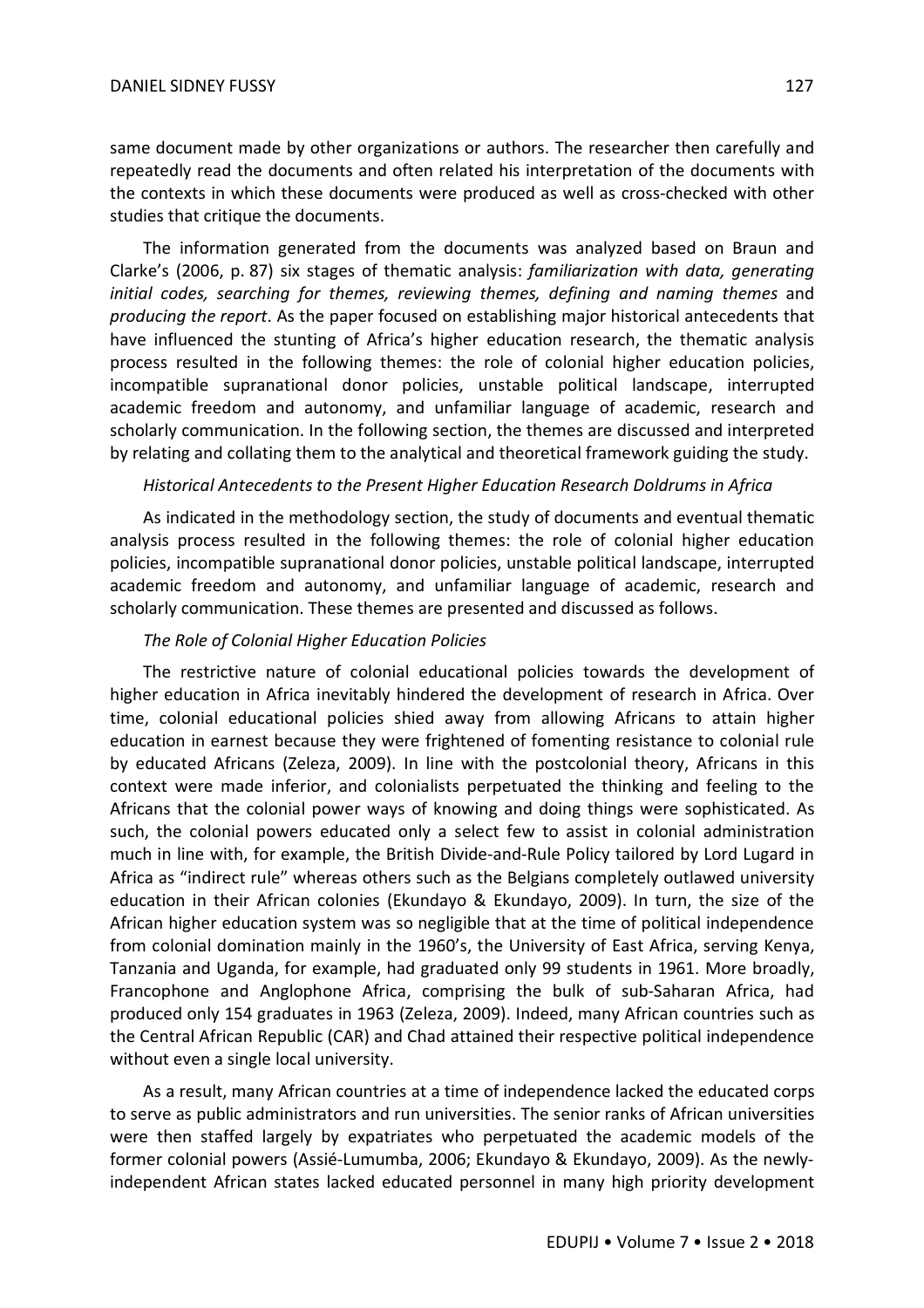areas, African national universities were tasked with the training of civil servants. The training of civil servants focused predominantly on teaching (Assié-Lumumba, 2006; Atuahene, 2011), something which laid a poor foundation for future research endeavors in these African national universities.

Although colonialism has been phased out as many African states gained political independence in the 1960's, its impact continues to be manifested in new forms of neocolonialism and imperialism, which the postcolonial theorists (Crossley & Tikly, 2004; Said, 1978) and higher education researchers (Abugre & Kpinpuo, 2017) emphasize the instant reverse of this prevailing situation. The type of higher education system that exists in Africa still to a large extent follows the colonial practices, as most African universities continued with a teaching-only role, despite the mission statements of these institutions claiming that they crave to become world-class research-intensive universities (Altbach, 2013; Cloete et al., 2015; Fussy, 2017).

In consequence, African universities are primarily consumers and users of knowledge produced elsewhere, particularly in developed economies (Cloete et al., 2015). The longer the Africans cling to the colonial education traditions, the more socially and culturally dependent on the Western-derived higher education they become, with the resultant education having little relevance to the local context and context-specific research problems (Assié-Lumumba, 2006; Brock-Utne, 2003; Cloete et al., 2015). To assume the post-colonial university role and relevance, Africa's higher education sector and interventions that are being directed to revitalize Africa's higher education research should address issues of how to detach practically from the sociohistorical ties with colonial traditions and construct the African-based sociocultural structures.

### *Incompatible Supranational Donor Policies*

Africa's socioeconomic development has been and continues to be shaped by several supranational organizations such as UNESCO, OECD, the International Monetary Fund (IMF) and the World Bank. These supranational organizations support development processes worldwide through the provision of loans and research-informed policies and practices to improve the countries' socioeconomic wellbeing. Based on their financial and intellectual influence, the supranational organizations often require countries to adopt policies which these supranational organizations consider "best practices" and have worked well in some contexts/countries, without taking cognizant of the social and economic variations present in the recipient nations. As a result, many developing countries have found themselves failing to put a meaningful dent in poverty after adopting incompatible policies and practices in their contexts. In this paper, the researcher chooses to discuss the influence of the World Bank in particular in compelling African countries to accept alien policies and how this has affected research and higher education development in Africa.

The World Bank has been chosen out of other supranational organizations because it is a leading donor source for higher education in developing countries and it is, indeed, a champion in Africa (MacGregor, 2015). It is vital to preface the World Bank with a brief introduction to set the context for the insightful discussion that follows. The World Bank was founded after the Second World War to support the reconstruction of Europe that had been ravaged by war. By the 1960's, the World Bank had shifted its concentration to the former European colonies with a mission to support developmental activities. In the beginning, the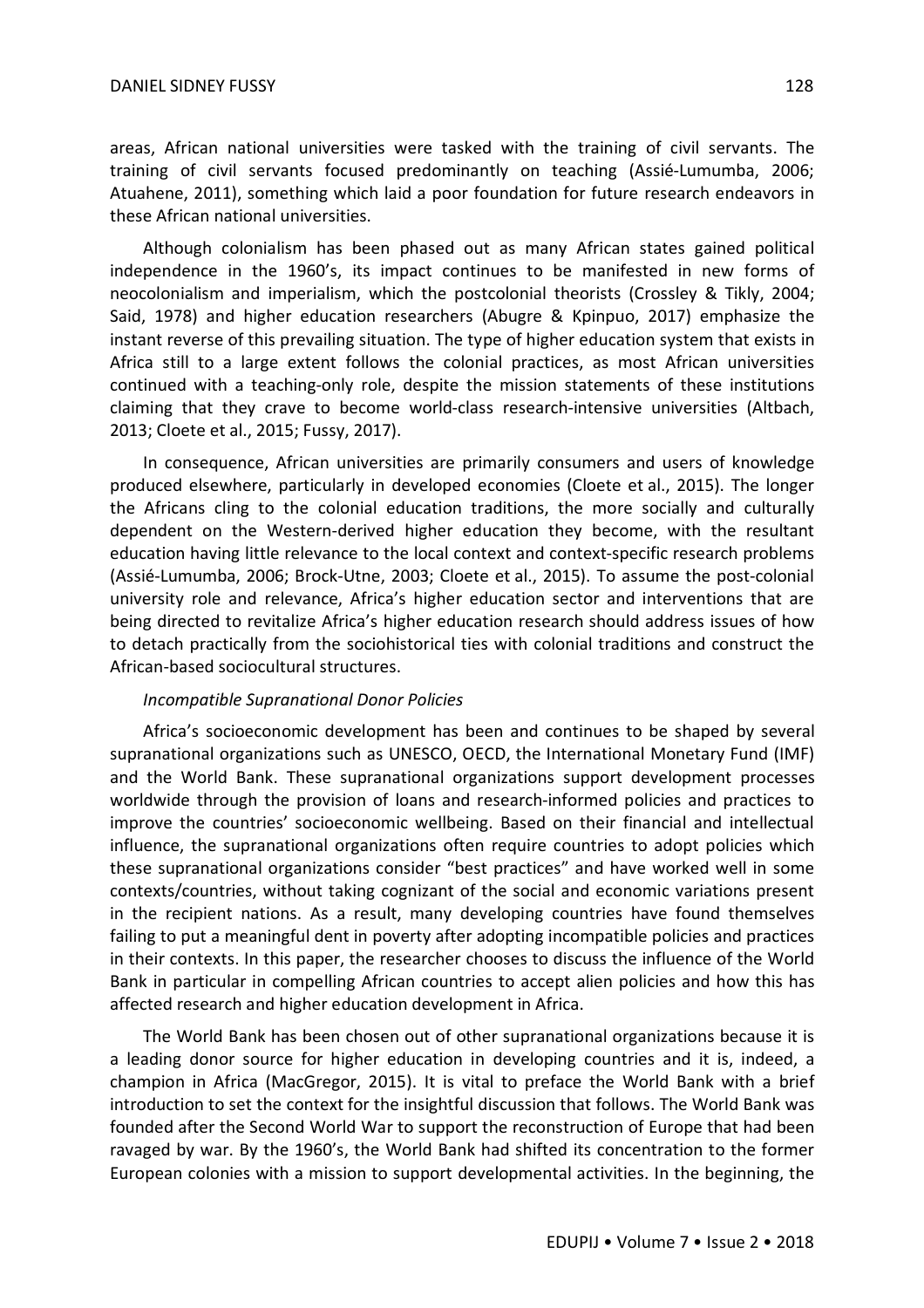could lead to economic growth and productivity.

World Bank was reluctant to provide funding for education until after its formal adoption of the human capital theory (HCT) at a later stage (Samoff & Carrol, 2003, 2004). The HCT embraces the belief that education is a defensible investment, which, if properly managed,

In their formative years  $-$  soon after achieving their political independence  $-$  African countries were preoccupied with the battle against three enemies: disease, illiteracy and poverty. This preoccupation was geared towards reforming their people's lives negatively affected by colonial powers. In this fight, education, particularly higher education, became a strategic priority for the majority of the African nationalist leaders such as Félix Houphouet-Boigny (Ivory Coast), Kwame Nkrumah (Ghana), Jomo Kenyatta (Kenya), Julius Nyerere (Tanzania) and Kenneth Kaunda (Zambia), who strongly believed that their newlyindependent nations demanded a well-educated and knowledgeable populace to gain their position in the international arena. This belief prompted many African states during the 1960's and 1970's to invest heavily in their national universities which resulted into an upsurge in student enrolments.

The enthusiasm for developing the higher education sector by African governments during their formative years was, however, short-lived following a disruption brought about by the falling of commodity prices, the crude oil price hike, trade barriers, declining GDPs, drought, political crises and reduced external funding (Atuahene, 2011; Samoff & Carrol, 2003, 2004). This resulted in a serious funding crisis for most of Africa's nascent universities. Consequently, there was a rapid deterioration of physical facilities coupled with and erosion of the quality of education on offer.

The seemingly intractable financial problems forced African governments to seek assistance from the World Bank (WB). The harsh economic realities of the time prompted some African leaders such as Julius Nyerere of Tanzania, who were fiercely opposed to financial aid from the Breton Woods institutions, because such assistance challenged their socialist convictions to jump onto the bandwagon of seeking the World Bank intervention. However, the World Bank's acceptance to support African governments was not conditionfree. The World Bank conditions were developed as a universal dose for all ailing developing countries, particularly in Africa.

The World Bank pushed for mandatory Structural Adjustment Programs (SAPs). It demanded, as a pre-condition for its loans, that African countries undertake SAPs, which uniformly prescribed economic liberalization, particularly the privatization of state-owned enterprises, significant reduction of government expenditure on social services, removal of subsidies and currency devaluation. Although many African governments initially resisted the World Bank's conditions, in the end they had to accept it (Atuahene, 2011; Samoff & Carrol, 2003). The economic doldrums made the crisis-riddled African nation-states swallow, first, the austerity measures towards economic recovery and, second, towards political pluralism.

In the education sector, the World Bank required African governments to cut expenditure from higher education to bolster secondary and basic education instead. The World Bank's basic education defensible policy believed that primary and secondary levels of schooling were more significant than higher education in fighting abject poverty. This belief stemmed from two major considerations: first, investment returns in lower levels of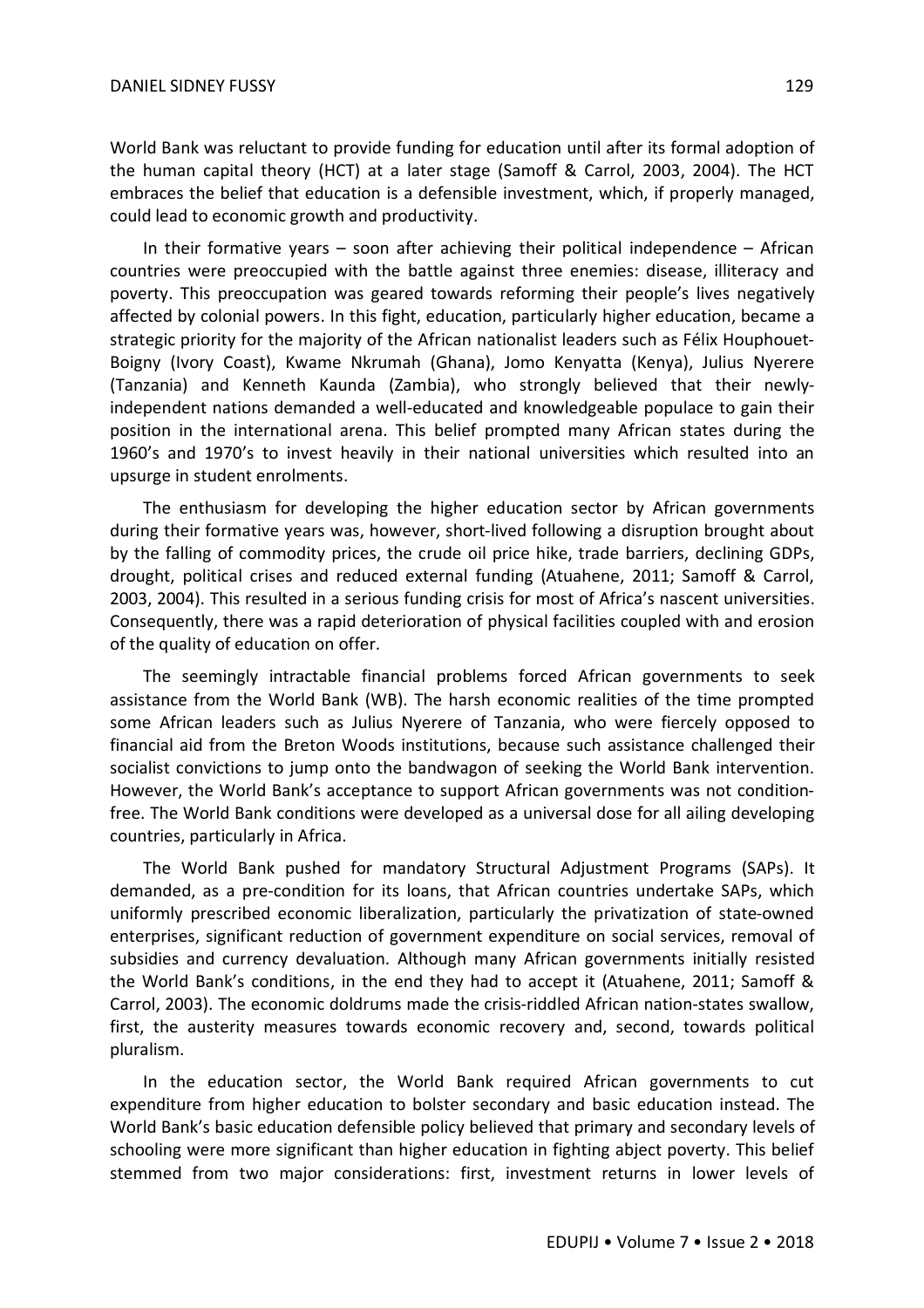education such as primary and secondary were deemed to be higher than those for higher education and, second, emphasizing on basic education entails promoting equity in accessing education (Bloom et al., 2014).

From the World Bank's basic education defensible policy, there had been overinvestment of resources in higher education in Africa when much of the benefit of higher education accrued for individuals rather than the whole society. In the face of economic deterioration, the World Bank told Africa that the maximum level of education that the bulk of its populace needed was basic education: "How can you think about higher education when you cannot afford to provide basic education for many of your people?" (Banya & Elu, 2001, p. 28). At a 1986 meeting with senior African university leaders held in Harare, Zimbabwe, the World Bank dismissed higher education in Africa as a luxury and encouraged African countries to train their people overseas (Brock-Utne, 2003).

Directing more resources towards basic education at the expense of higher education as demanded by the World Bank was a tragedy for African universities. The university sector in Africa ended up being marginalized, neglected, under-resourced and under-funded by both the African governments and their developmental partners as a result. African universities experienced two decades of stagnation and the drying-up of research funding, the crumbling of physical and learning facilities, reduction in scholarships for further education and the cessation of hiring new personnel, with the brain drain becoming the order of the day as bright but frustrated African minds left the continent for greener pastures elsewhere (Brock-Utne, 2003; MacGregor, 2015).

In general, the World Bank's basic education defensible policy weakened Africa's higher education system, as the higher education sector in the region was no longer seen as the panacea to the development problem besetting Africa, but as the core of the problem (Bloom et al., 2014; Brock-Utne, 2003; MacGregor, 2015). In this regard, the basic education defensible policy overlooked the key broader point that all levels – primary, secondary or higher education – are interdependent. In other words, it overlooked the inevitability of a well-functioning higher education system for the achievement of success in the lower levels and for nurturing a pool of expertise and building of indigenous capacity for research to solve the local context-specific problems of poverty.

After two decades of downplaying the importance of higher education, the World Bank since 2000 has realigned its position, and now acknowledges the importance of higher education within the educational sector and national development as a whole (Bloom et al., 2014; MacGregor, 2015). One major reason could have prompted a shift of the World Bank's perspective. The year 2000 was the beginning of the  $21<sup>st</sup>$  century, where globalization and the knowledge-based economy philosophies were at the peak. Two seminal reports: the OECD's (1996) *The Knowledge-Based Economy* and the World Bank's (1999) *World Development Report: Knowledge for Development*, promoted the knowledge-based economy philosophies by stressing that knowledge is a key resource for stimulating nations' socioeconomic development and the developing world could use knowledge to catch-up with developed countries.

Towards the realignment of its perspective on higher education, the World Bank and UNESCO in 1998 organized a Task Force to examine the future prospects of higher education in developing countries. The Task Force published an influential report in March 2000: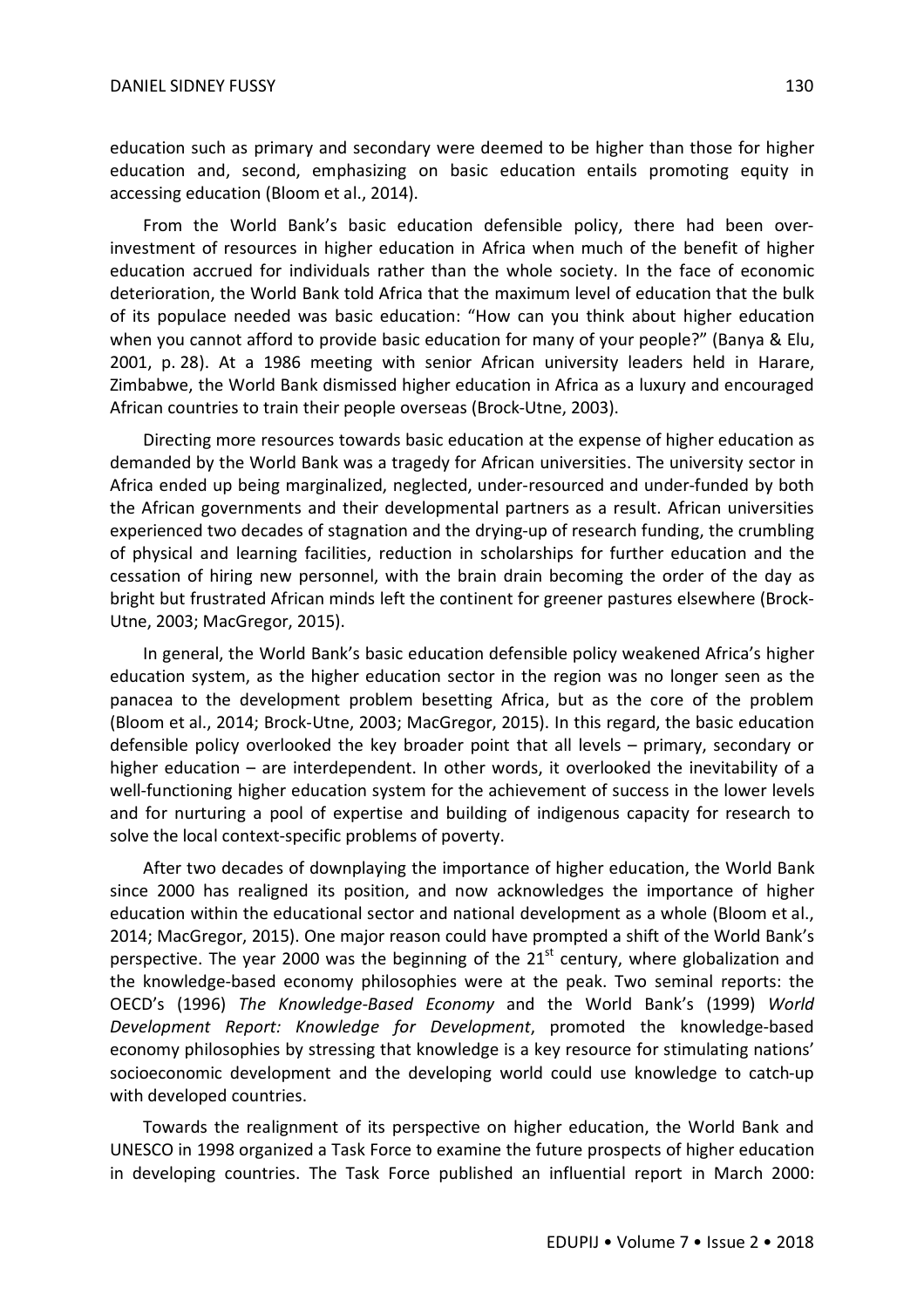*Higher Education in Developing Countries: Peril and Promise.* The task force report declared: "Higher education is no longer a luxury: it is essential to national social and economic development" (World Bank, 2000, p. 14). In 2002, the World Bank published another report: *Constructing Knowledge Societies: New Challenges for Tertiary Education*. The report also underscores the significance of higher education as "more influential than ever in the construction of knowledge economies and democratic societies" (World Bank, 2002, p. 1).

The momentum towards fostering Africa's higher education was further engendered by the 2006 World Bank-sponsored study entitled *Higher Education and Economic Development in Africa* (Bloom, Canning, & Chan, 2006). This work urges countries not only to pay attention to the rate of return analyses but also to focus on the spill-over benefits resulting from higher education, which were ignored by the previous minded studies. Bloom et al. (2006) testify that both public and private benefits accrue from higher education. Universities produce skilled and innovative workers who, in turn, can speed up the technological catchup and productivity rates. The remuneration of these workers with high salaries enhances their capacity of spending, saving and investing, which in turn lead to increased revenues with spill-over economic benefits. Bloom et al.'s (2006) study recommends that more investment in the African higher education system might speed up the diffusion of knowledge and technology and help reduce poverty in Africa.

The 2008 World Bank report: *Accelerating Catch-Up: Tertiary Education for Growth in Sub-Saharan Africa,* further emphasized that improving higher education systems should sit at the top of the sub-Saharan Africa's development agendas because skills and capacities for the knowledge-based economy are built at the higher education level (Bloom et al., 2014; World Bank, 2008). The four seminal World Bank reports since 2000 illustrate the World Bank's change of policy on higher education after realization that a well-functioning higher education system is a means towards bolstering a nation's economic development.

Despite the World Bank's belated acknowledgement of the value of Africa's higher education in fostering Africa's development, it has remained steadfast in pursuing its neoliberal agenda (Bloom et al., 2014; Brock-Utne, 2003; Samoff & Carrol, 2004), which is contrary to promoting the egalitarian principles in the provision of higher education in developing nations.

The World Bank regularly imposes its favorable education policies and practices and often declares that it will not fund what it perceives as poor education policies or practices (Assié-Lumumba, 2006; Brock-Utne, 2003; MacGregor, 2015; Metcalfe, Esseh, & Willinsky, 2009). In the 2002 *Constructing Knowledge Societies* report, for example, the World Bank introduces a new condition: higher education only after satisfactory provision of basic and secondary education. The World Bank set 20% as the highest figure that should be remitted to tertiary education from a national total education budget:

Developing countries that devote more than 20 percent of their education budget to tertiary education, especially those that have not attained universal primary education coverage, are likely to have a distorted allocation that favours an elitist university system and does not adequately support basic and secondary education (World Bank, 2002).

A similar statement was made by the World Bank's Senior Director of Education at the African Higher Education Summit in March 2015. The World Bank's Senior Director told the delegates in the summit that 20% of the World Bank's overall education investment in sub-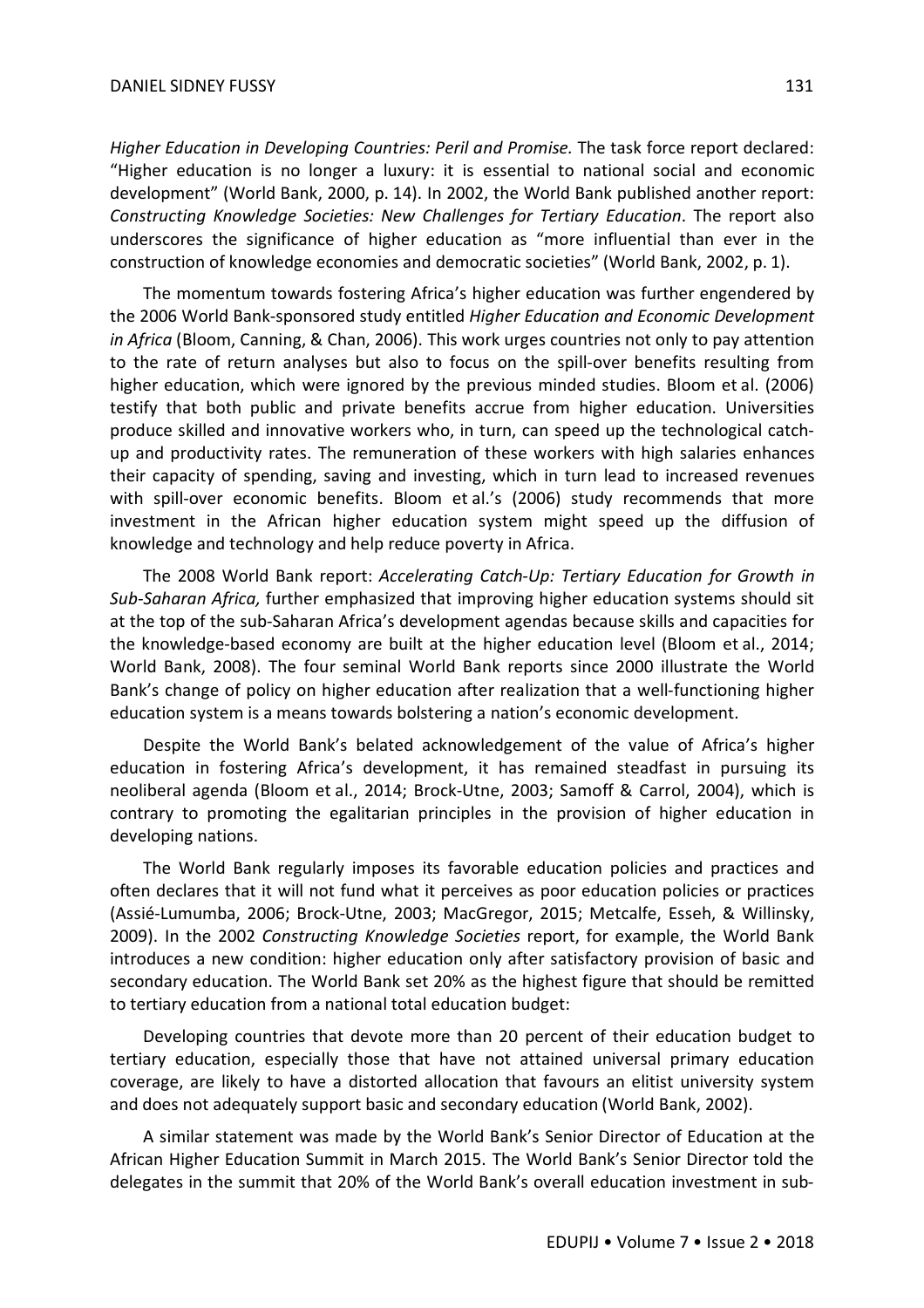Saharan Africa goes to higher education and the World Bank "sees a strong demand for holistic support across all levels of education, because you cannot have good quality higher education if you don't have good quality basic education" (MacGregor, 2015, p. 14). The implication is that African countries should not invest more in the tertiary-level education than the basic and secondary-level to level the playing-field and attain equality in education provision at all levels. In theory, the use of donor support remitted to Africa from overseas agencies could be decided upon by the Africans or African universities themselves. In practice, this is rarely the case given the economic influence of these supranational organizations.

The World Bank tends to forget that it once downplayed the tertiary education level in Africa and made it receiving dwindling funding; less than any other level of education. Indeed, the World Bank overlooks the fact that the tertiary education level is made up of sub-levels which also demand undivided attention and adequate funding. The World Bank defines tertiary education as "all post-secondary education, including but not limited to universities" (World Bank, 2013, p. 1). Colleges, technical training institutes, community colleges, nursing schools, research laboratories, centers of excellence and distance learning centers comprise the Bank's definition of the tertiary education sector (World Bank, 2013), yet the budget allocation for this tertiary education sector is set at 20%.

African nations have to demonstrate that they deserve the World Bank support. This "deserving" is measured in terms of their acceptance of the policies and conditions that come with the support (Brock-Utne, 2003; Metcalfe et al., 2009). On average, governments in sub-Saharan Africa spend about 20% of their education budget on tertiary education (MacGregor, 2015), whilst the primary education level continues absorbing the largest share of the education budget in sub-Saharan Africa. In Tanzania, for example, the primary education level usually takes up to 60% of the country's education budget and tertiary education absorbs 20% of the national education budget (United Republic of Tanzania [URT], 2014).

The 60% chunk of the Tanzania's education budget goes to the primary education level despite its competing for budgetary allocation with six other education levels in the country: pre-primary; secondary; folk and vocational; technical; teacher education; and higher education. This implies that, except for the pre-primary and secondary levels of education in Tanzania, all the other four levels under tertiary education account for only 20% of the country's total education budget, therefore presenting the lopsided nature of funding of tertiary education. At the same time, the tertiary education level, particularly higher education, is mandated to perform three capital-intensive functions: teaching, research and community service. As a consequence, studies have shown that the mission of many African universities is directed towards teaching, which thus results in sidelining the research endeavor (Abugre & Kpinpuo, 2017; Cloete et al., 2015; Fussy, 2017). Teaching is favored because it is an open activity that can be easily monitored by the relevant authorities overseeing these institutions. Indeed, the decision of whether to fund research within African universities is usually determined by how much funding is not consumed by the teaching and more urgent daily operational needs, as the government's budget is limited to a small amount.

From this discussion arises a fundamental question: how can African higher education policymakers and researchers formulate suitable higher education policies for their countries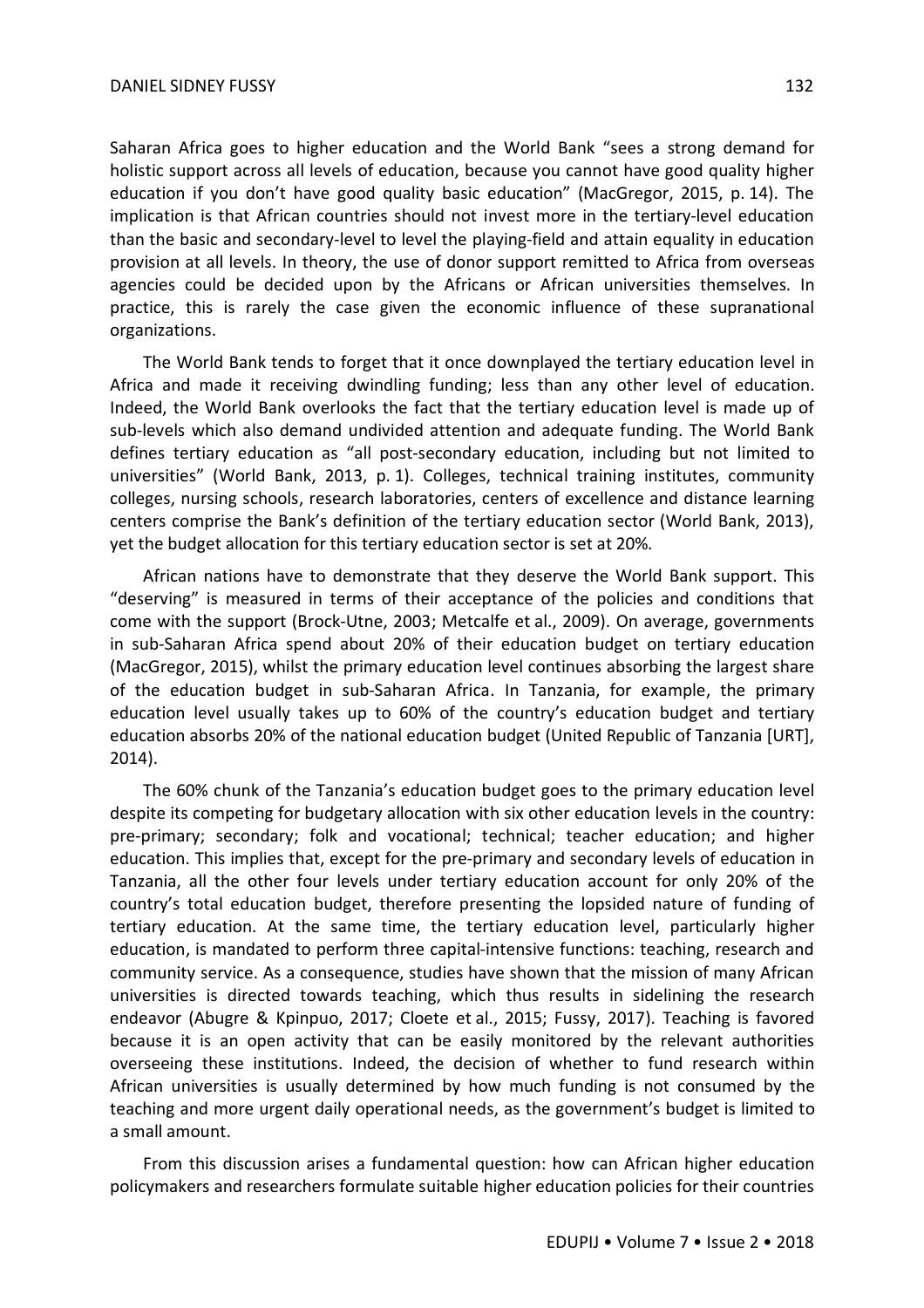when they are at the mercy of restrictive conditions imposed by supranational organizations? Without being governed by the interests of African nation-states as a collective or as individual entities, the supranational organizations cannot provide the kind of support to Africa's higher education which is responsive to individualized nationalistic and nation-specific demands (Assié-Lumumba, 2006; Brock-Utne, 2003; Metcalfe et al., 2009). The compromise of Africa's democratic principles to formulate domestic policies and set national development priorities not only jeopardizes any initiatives to resolve higher education research crisis in Africa, but also undermines the continent's efforts towards poverty reduction.

## *Unstable Political Landscape*

The political environment prevailing in some African nations has seriously undermined higher education research on the continent (Atuahene, 2011; Metcalfe et al., 2009; Ngirwa, Euwema, Babyegeya, & Stouten, 2014). Although Africa is endowed with more natural resources than any other continent, its populace remains destitute and conflict-ridden. Civil strife, political mayhem and persecution in countries such as the Democratic Republic of the Congo, Somalia, Liberia, Ethiopia, Nigeria, Sierra Leone, Algeria, and Uganda are manifestations of the seemingly intractable problems that many African nation-states contend with. In the 1990's, for instance, Africa topped the world in terms of civil wars experienced. In fact, from independence up to the mid-2000's, 27 African countries experienced coups d'état and 12 had unsuccessful coup bids (Metcalfe et al., 2009; Ngirwa et al., 2014), and recently in October 2014, the Burkina Faso National Army succeeded to stage a coup and took over the country's leadership.

The civil strife creates a sense of insecurity among the workforce in the continent and compelled some bright but frustrated African experts to flee from their politically unstable countries. Research indicates that economic and security reasons appear to be the overarching motives for brain drain seen in Africa (Benedict & Ukpere, 2012). One study found that one in every nine African-born professionals with a tertiary education were working and living in OECD countries (OECD & UN-DESA, 2013). Comparatively, the figure was one in 30 for Asian-born migrants, one in 20 for European-born migrants and one in 13 for migrants hailed from Latin America and the Caribbean. In other words, there was an increase of more than 50% of African migrants in the 10 year period from 1990/1991 to 2010/2011 – more than any other part of the world (OECD & UN-DESA, 2013).

Although brain drain is not unique to African professionals, as professionals from Asia and Latin America also regularly migrate to other countries, the scale and severity of Africa's brain drain is that it occurs on a continent with not only fewer numbers of researchers and experts, but also on a continent which trails the world in knowledge production and economic development (cf*.* UNESCO, 2015; United Nations Conference on Trade and Development [UNCTAD], 2014). Additionally, through this emerging brain drain, African countries are losing their educational investments as their skilled workforce and future taxrevenue contributors move to work in other countries. The professionals outside the country, who include university dons, create a high-level manpower gap seen as necessary for steering innovations, managing research production and dissemination, and for creating businesses.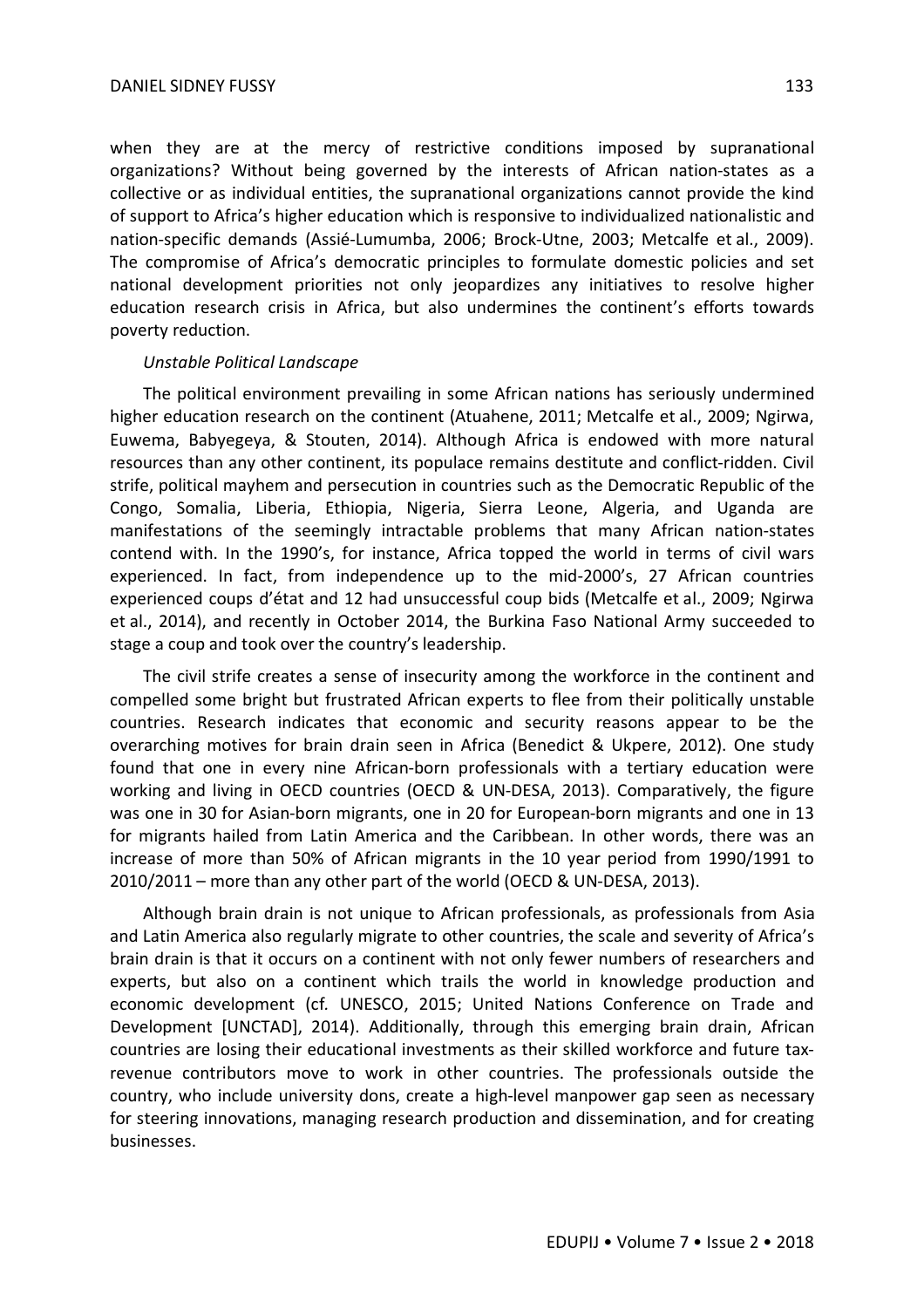Similarly, political hostile environments prevailing in Africa also discourage foreign direct investment (FDI) because external investors and donors usually fear cooperating with politically unstable nations. In March 2016, for instance, the United States-based organization: the Millennium Challenge Corporation (MCC) withdrew a grant of almost half a million US dollars (\$472.8m), which was meant to fund the implementation of several development projects in the transport, energy and water sectors in Tanzania (Kimboy, 2016). The MCC board reached their decision following the nullification of the Tanzania's Isles (Zanzibar) 2015 general election by the Zanzibar Electoral Commission (ZEC), which the opposition party claimed to win and repeated concerns of the international community such as the United States, the United Kingdom and Australia that condemned the nullification as undemocratic and intended to infringe the opposition party's legal right to steer the country's leadership. On the whole, such negative developments tend to undermine the socioeconomic development of Africa in general and the growth of higher education research in particular.

## *Interrupted Academic Freedom and Autonomy*

Academic freedom and institutional autonomy constitute an important condition for nurturing knowledge creation and dissemination systems in universities (Altbach, 2013). Such autonomy denotes the right of universities to make decisions on core academic concerns, such as teaching or research. Academic freedom also refers to the independence of pursuing core academic concerns without external interference. The role of university academics as public intellectuals is to question and challenge the social, economic and political issues afflicting the wellbeing of their societies. As such, university academics usually use the power of their expertise to challenge ruling governments in their countries. The practice of challenging the status quo by university intellectuals is tolerable especially in developed nations but intolerable in many developing countries devoid of democracy as it is perceived as a threat, and they tend to respond to any dissent with draconian tactics, which eventually leading to a drastic weakening of the higher education system generally.

Some university professors in Africa who dared to criticize ruling governments were reproached, fired, tortured, imprisoned or even assassinated for their viewpoints. In 1993, following student protests at Addis Ababa University in Ethiopia, 42 professors were peremptorily sacked, and five national lecturers and 16 international lecturers were dismissed from the University of Dar es Salaam (Tanzania) in 1977 and 1979, respectively, for criticizing government policies (Ngirwa et al., 2014). Equally, a renowned Kenyan playwright, political critic and academic Ngugi wa Thiong'o was arrested and detained without trial for one year after the publication of a radical anti-capitalism novel *Petals of Blood* in 1977 and the performance of a Gikuyu language, highly critical play, *Ngaahika Ndeenda* (*I Will Marry When I Want)* he wrote jointly with Ngugi wa Mirii. Ngugi wa Thiong'o has been living in exile since 1982, first in the United Kingdom and then in the United States. Kenneth Good – a political scientist who lived and worked in Botswana since 1990 – faced a similar incident in 2005 when he was expelled from the country after the presentation of his seminal paper entitled *Presidential Succession in Botswana,* delivered at the University of Botswana (Good & Taylor, 2006).

Furthermore, African governments, by virtue of their national constitutions, also tend to exert clandestinely their control over universities through the appointment of university administrators, particularly chancellors, vice-chancellors and even members of the university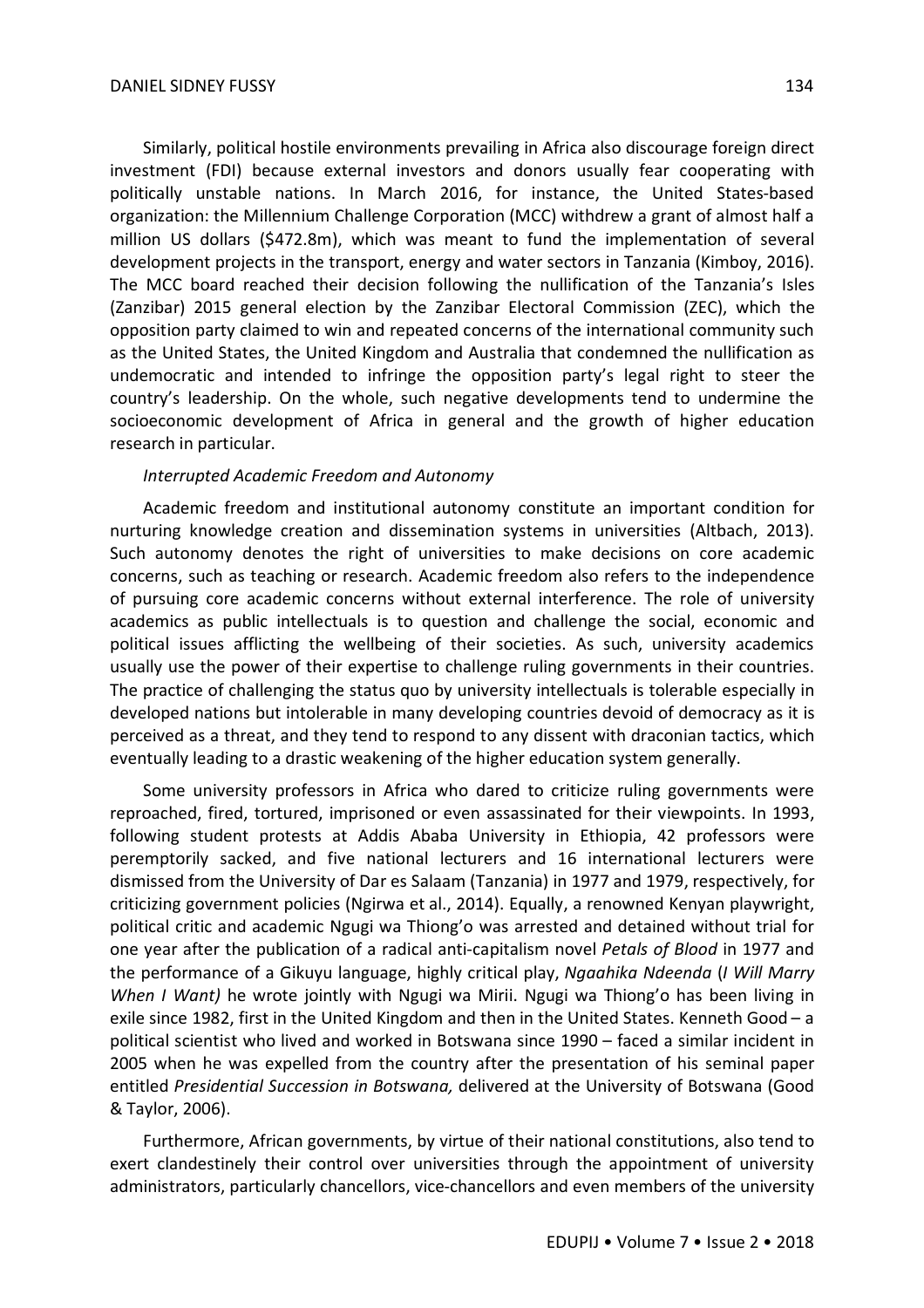governing council. Thus, African governments ensure a great deal of political interference in university affairs. In February 2016, for example, the Nigerian Minister for Education, dismissed 13 public university vice-chancellors (VCs) in the country and their respective governing councils without apparent reason. The minister immediately announced the VCs' successors (Fatunde, 2016). The mass sacking and replacement of VCs, however, was momentary, following the Nigerian president's intervention. A month later, the president apologized for the education minister's action after learning that the minister has violated the Nigerian University Act 2003 that gives power only to the university governing councils to select and appoint their VCs (Fatunde, 2016). Even then, the president's apology was amounted to a recall of the university governing councils but not the VCs because the newly appointed VCs had already reported to their duty stations.

In this context, government appointees have to act in favor of the government to secure their appointments. This situation usually leads to the development of two different classes within the university setting: pro-government administrators and impartial academic staff, looking at each other with distrust. In consequence, it becomes difficult for government appointees (senior university leaders) to defend the rights of those university researchers who want to go against the grain by exercising their intellectual freedom of analyzing national issues objectively to the detriment of the interests of the powers that be. This is one of the tensions in developing research in universities because a successful culture of research requires a sense of collaboration where individuals cooperate with others within and outside the university setting to produce knowledge and make use of this knowledge to improve the standard of living.

### *Unfamiliar Language of Academic, Research and Scholarly Communication*

Competence in the global languages of academic and scientific communications, mainly English which has a global reach, is essential for university research communities (Altbach, 2013; Kirmizi & Karci, 2017), without which universities cannot function efficiently in the global research and knowledge networks (Gaus & Hall, 2016; van Weijen, 2013). Most of the universities in Africa operate in a European language, either English in Anglophone Africa, or French in Francophone Africa, or Portuguese in Lusophone Africa. Many scholars in Africa adopt English, Portuguese or French as their second or third language. As such, these scholars have to use languages that were not spoken during their formative years of childhood and had not been thoroughly mastered. Arguably, the language of academic learning and scholarly communication excludes the majority of African scholars from participating in prestigious formal public discussions. Indeed, research attributes the rote learning situation prevalent in African classrooms to unfamiliarity with the language of instruction by both the teacher and the student because the unfamiliarity with the language of instruction limits the effective development of abstraction skills, system thinking and fluency in communication (Brock-Utne, 2003; Kirmizi & Karci, 2017; van Weijen, 2013).

African academics and researchers are, indeed, required to be involved in international forums of knowledge production and dissemination, through presenting their findings in international conferences and publishing their research in international peer-reviewed journals. African academics are, thus, placed at a major disadvantage because of the issues of their language fluency. Recent studies have examined impediments that researchers from non-English speaking countries face when attempting to publish their research findings in international, peer-reviewed English language journals (cf. Gaus & Hall, 2016; van Weijen,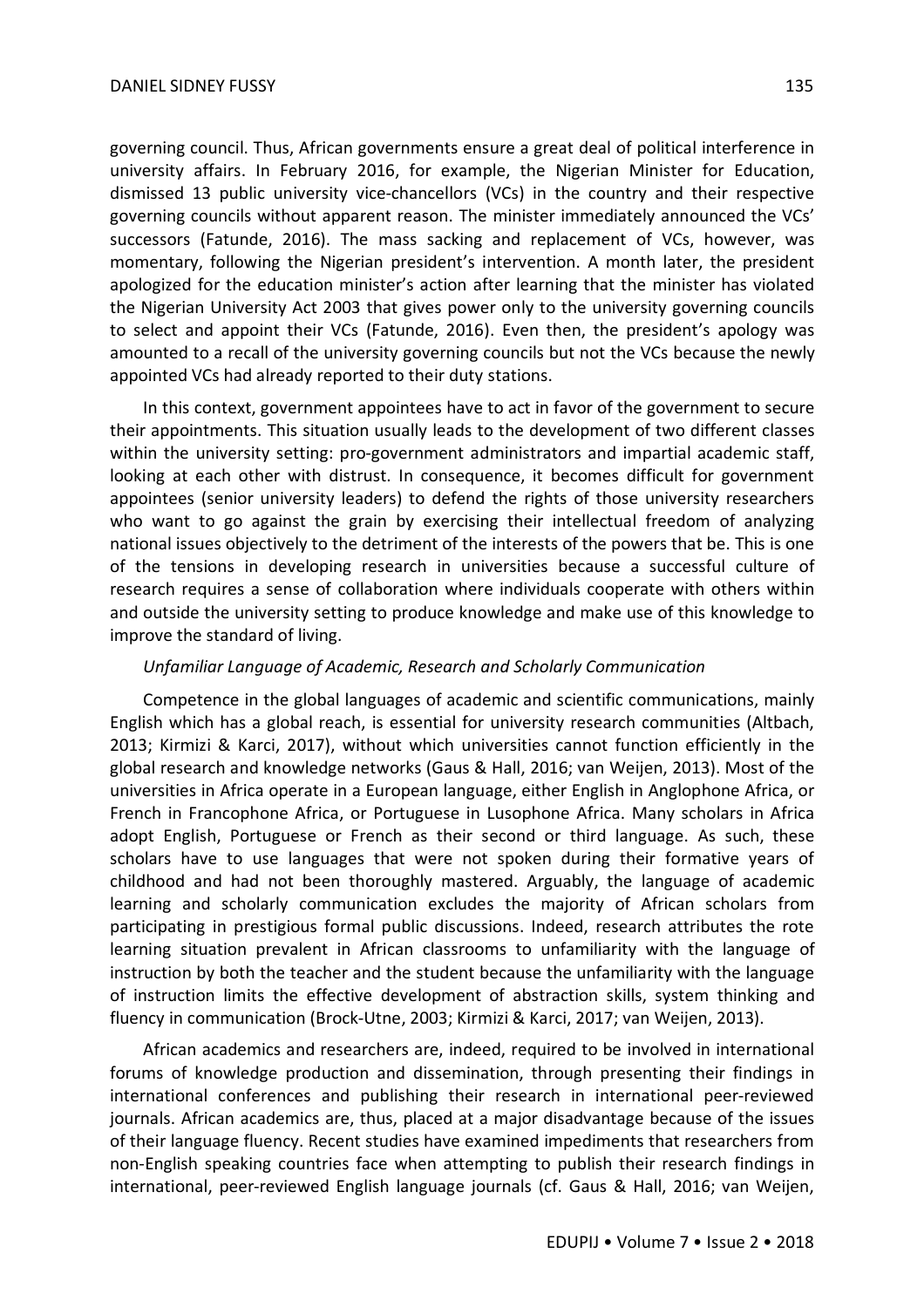2013). These studies found that writing in English is more taxing and time-consuming for non-native English speakers than for natives. Researchers experienced difficulties in reading and paraphrasing works of others and expressing clearly their own ideas in writing. Such impediments mean that only a few papers by African scholars are accepted for publication in top-tier international journals, which are normally used as a means of computation for the research productivity of the continent. The implication is that when considering publishing their research in high-ranked international journals, African researchers have to spend an enormous amount of time preparing manuscripts and employ native English proofreaders to polish the language of their manuscripts before submitting to journals, which is expensive and thus calls for a considerable investment of resources as well from governments and higher education stakeholders.

Furthermore, research activity does not end with the production of knowledge or the publication of this knowledge in peer-reviewed publication outlets. Rather, the knowledge produced from any research undertaking must reach the end-users, mainly the nonacademic community. The non-academic community should receive at least a synopsis of the published research knowledge in a format, style and language that they can understand. The choice of a former colonial language in most of the peer-reviewed scientific publications places African researchers at a disadvantage when it comes to disseminating their scientific knowledge to the non-academic community. Unless they decide to translate their peerreviewed publications into African languages, the publication of research in Western languages as per current practices, creates a language barrier to knowledge dissemination to the wider population of the nation. In consequence, the scientific knowledge produced or published in English, French or Portuguese rarely reaches beyond the academic population, who turn out to be the privileged elite and not the commoners who desperately need exposure to value-added knowledge that would enhance their contribution to the development process.

### **Conclusion**

In raising the research performance of Africa's higher education, this paper has based on the premise that it is imperative to revisit the past to comprehend what has made Africa's higher education research as it is today. Informed by the postcolonial theory, the paper sought to establish the historical antecedents that have undermined the development of Africa's higher education research. The paper has established several antecedents including the role of colonial higher education policies, incompatible supranational donor policies, unstable political landscape, interrupted academic freedom and autonomy, and unfamiliar language of academic, research and scholarly communication.

In light of the foregoing, the paper concludes that any initiative that aimed at revitalizing Africa's higher education research should place the present higher education research doldrums in its wider sociohistorical context where Africa's higher education sector had been hindered for decades by challenges as discussed in this paper. The paper recommends that Africa's governments and higher education stakeholders should understand that research is a capital-intensive undertaking and thus it should be adequately financed to enable the production and dissemination of abundant cutting-edge knowledge and skilled human personnel to sustain their countries and chart a more autonomous development path.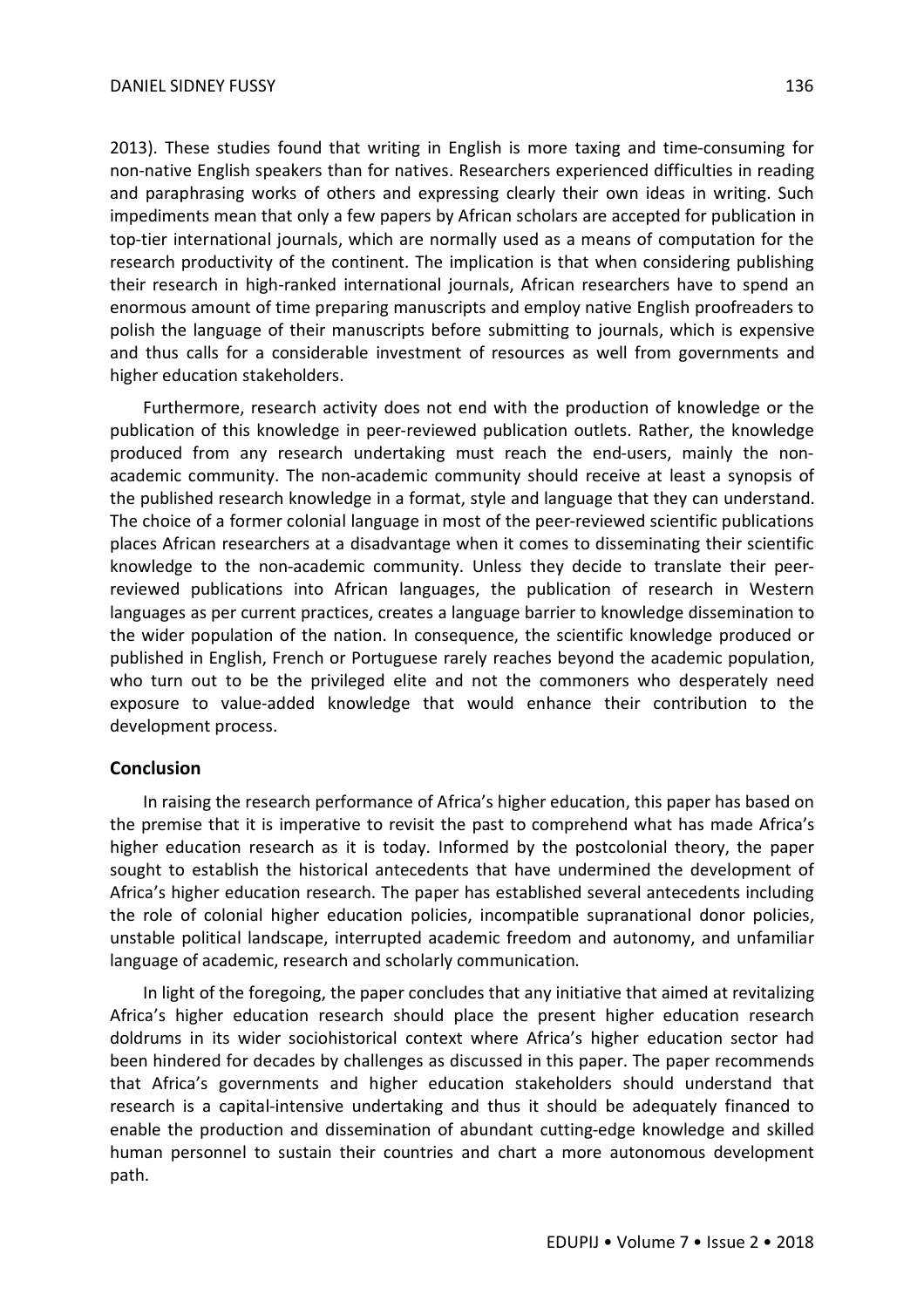The paper adds to the existing body of knowledge on higher education research development in low-income countries by establishing the historical antecedents that have undermined the development of Africa's higher education research. Furthermore, the paper situates the established historical antecedents and related debilitating effects in the broader developing world context that share similar educational, social, political and economic characteristics to that of Africa, in a bid to devise viable higher education policies and practices necessary for improving knowledge production and valorization to bring about development.

## **References**

- Abugre, J. B., & Kpinpuo, S. D. (2017). Determinants of academic mentoring in higher education: Evidence from a research university. *Educational Process: International Journal, 6*(2), 20-36.
- Altbach, P. G. (2013). Advancing the national and global knowledge economy: The role of research universities in developing countries. *Studies in Higher Education, 38*(3), 316- 330.
- Assié-Lumumba, N. (2006). *Higher education in Africa: Crises, reforms and transformation.* Dakar: CODESRIA.
- Atuahene, F. (2011). Re-thinking the missing mission of higher education: An anatomy of the research challenge of African universities. *Journal of Asian and African Studies, 46*(4), 321-341.
- Banya, K., & Elu, J. (2001). The World Bank and financing higher education in sub-Saharan Africa. *Higher Education, 42*, 1-34.
- Benedict, O. H., & Ukpere, W. I. (2012). Brain drain and African development: Any possible gain from the drain? *African Journal of Business Management, 6*(7), 2421-2428.
- Bloom, D., Canning, D., & Chan, K. (2006). *Higher education and economic development in Africa.* Washington DC: The World Bank.
- Bloom, D. E., Canning, D., Chan, K., & Luca, D. L. (2014). Higher education and economic growth in Africa. *International Journal of African Higher Education, 1*(1), 23-57.
- Bowen, G. A. (2009). Document analysis as a qualitative research method. *Qualitative Research Journal, 9*(2), 27-40.
- Braun, V., & Clarke, V. (2006). Using thematic analysis in psychology. *Qualitative Research in Psychology, 3*(2)*,* 77-101.
- Brock-Utne, B. (2003). Formulating higher education policies in Africa: The pressure from external forces and the neo-liberal agenda. *Journal of Higher Education in Africa, 1*(1), 24-56.
- Cloete, N., Bunting, I., & Maassen, P. (2015). Research universities in Africa: An empirical overview of eight flagship universities. In N. Cloete, P. Maassen & T. Bailey (Eds.), *Knowledge production and contradictory functions in African higher education* (pp.18- 31). Cape Town: African Minds.
- Crossley, M., & Tikly. L. (2004). Postcolonial perspectives and comparative and international research in education: A critical introduction. *Comparative Education, 40*(2), 147-156.
- Ekundayo, M. S., & Ekundayo, J. M. (2009). Capacity constraints in developing countries: A need for more e-learning space? The case of Nigeria. In R. J. Atkinson. & C. McBeath (Eds.), *Same places, different spaces. Proceedings of the 26th Annual ascilite International Conference* (pp. 243-255). Auckland, NZ: University of Auckland,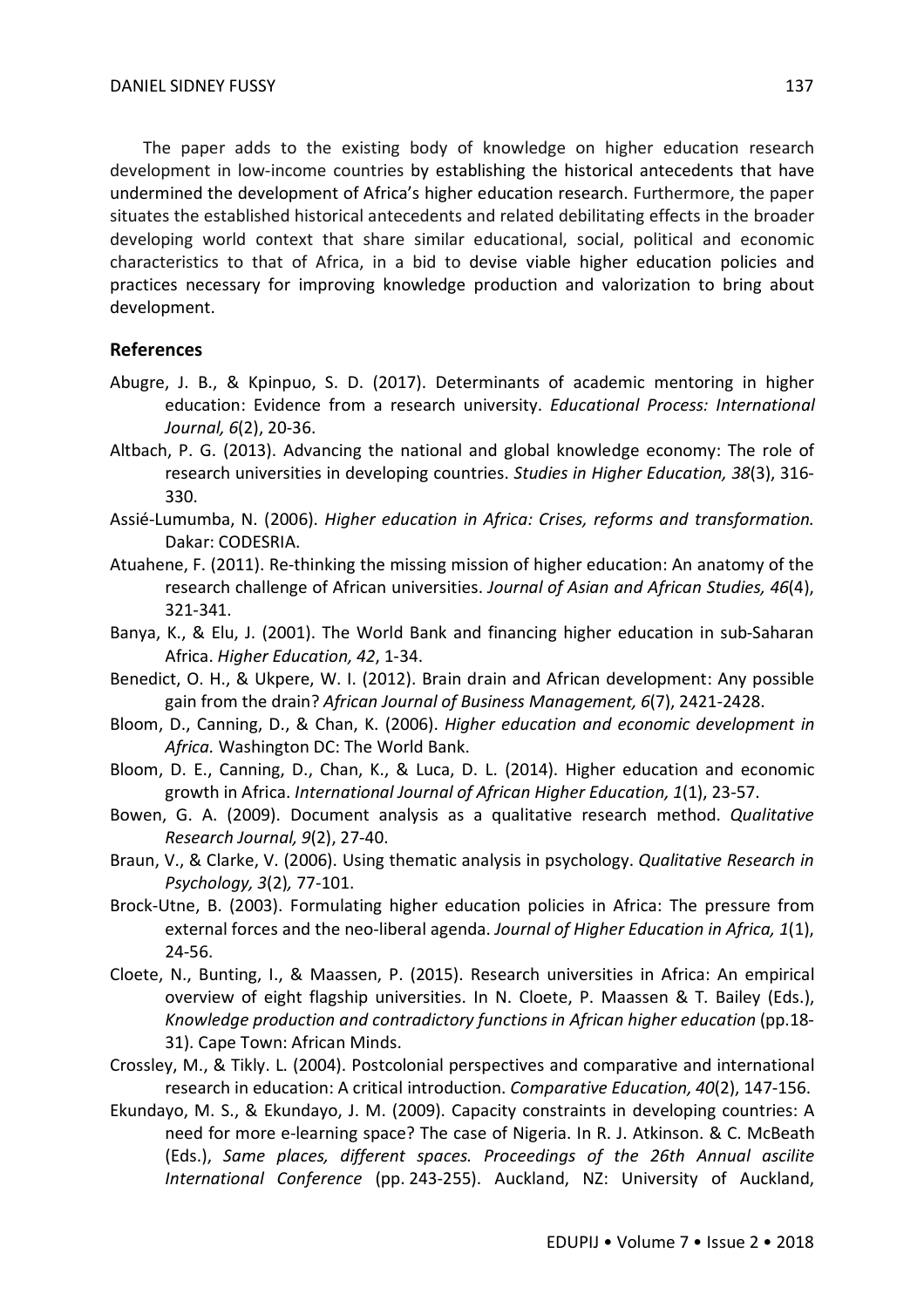Auckland University of Technology, and Australasian Society for Computers in Learning in Tertiary Education (ascilite).

Fatunde, T. (2016, April 03). President apologises for sacking of 13 vice-chancellors. *University World News*, Number 407. Retrieved from http://www.universityworldnews.com/article.php?story=20160403074232930.

Fussy, D. (2017). Policy directions for promoting university research in Tanzania. *Studies in Higher Education*. Advance online publication; DOI:10.1080/03075079.2016.1266611.

- Gaus, N., & Hall, D. (2016). Performance indicators in Indonesian universities: The perception of academics. *Higher Education Quarterly, 70*(2), 127-144.
- Good, K., & Taylor, I. (2006). Unpacking the 'model': Presidential succession in Botswana. In R. Southall & H. Melber (Eds.), *Legacies of power: Leadership change and former presidents in African politics* (pp. 51-72). Cape Town: HSRC Press.
- Kayira, J. (2015). (Re)creating spaces for uMunthu: Postcolonial theory and environmental education in Southern Africa. *Environmental Education Research, 21*(1), 106-128.
- Kimboy, F. (2016, April 14). Mahiga, US ambassador hold talks on bilateral issues. *The Citizen.*  Retrieved from http://www.thecitizen.co.tz/News/Mahiga--US-ambassador-holdtalks-on-bilateral-issues/-/1840340/3158376/-/r7a9dez/-/index.html.
- Kirmizi, O., & Karci, B. (2017). An investigation of Turkish higher education EFL learners' linguistic and lexical errors. *Educational Process: International Journal, 6*(4), 35-54.
- Kruss, G., McGrath, S., Petersen, I., & Gastrow, M. (2015). Higher education and economic development: The importance of building technological capabilities. *International Journal of Educational Development, 43,* 22-31.
- MacGregor, K. (2015, April 10). Higher education is key to development World Bank. *University World News,* Number 362. Retrieved from http://www.universityworldnews.com/article.php?story=20150409152258799.
- Metcalfe, A. S., Esseh, S., & Willinsky, J. (2009). International development and research capacities: Increasing access to African scholarly publishing. *Canadian Journal of Higher Education, 39*(3), 89-109.
- Ngirwa, C., Euwema, M., Babyegeya, E., & Stouten, J. (2014). Managing change in higher education institutions in Tanzania: A historical perspective. *Higher Education Management and Policy*, *24*(3), 127-144.
- OECD. (1996). *The knowledge-based economy*. Paris: OECD.
- OECD & UN-DESA. (2013). *World migration in figures.* Paris: OECD.
- Pinheiro, R., & Pillay, P. (2016). Higher education and economic development in the OECD: Policy lessons for other countries and regions. *Journal of Higher Education Policy and Management*, *38*(2), 150-166.
- Said, E. W. (1978). *Orientalism.* New York: Pantheon Books.
- Samoff, J., & Carrol, B. (2003). *From manpower planning to the knowledge era: World Bank policies on higher education in Africa.* Paris: UNESCO.
- Samoff, J., & Carrol, B. (2004). The promise of partnership and continuities of dependence: External support to higher education in Africa. *African Studies Review, 47*(1), 67-199.
- Scott, J. (1990). *A matter of record: Documentary sources in social research*. Cambridge: Polity Press.
- UNESCO. (2015). *UNESCO science report: Towards 2030*. Paris: UNESCO.